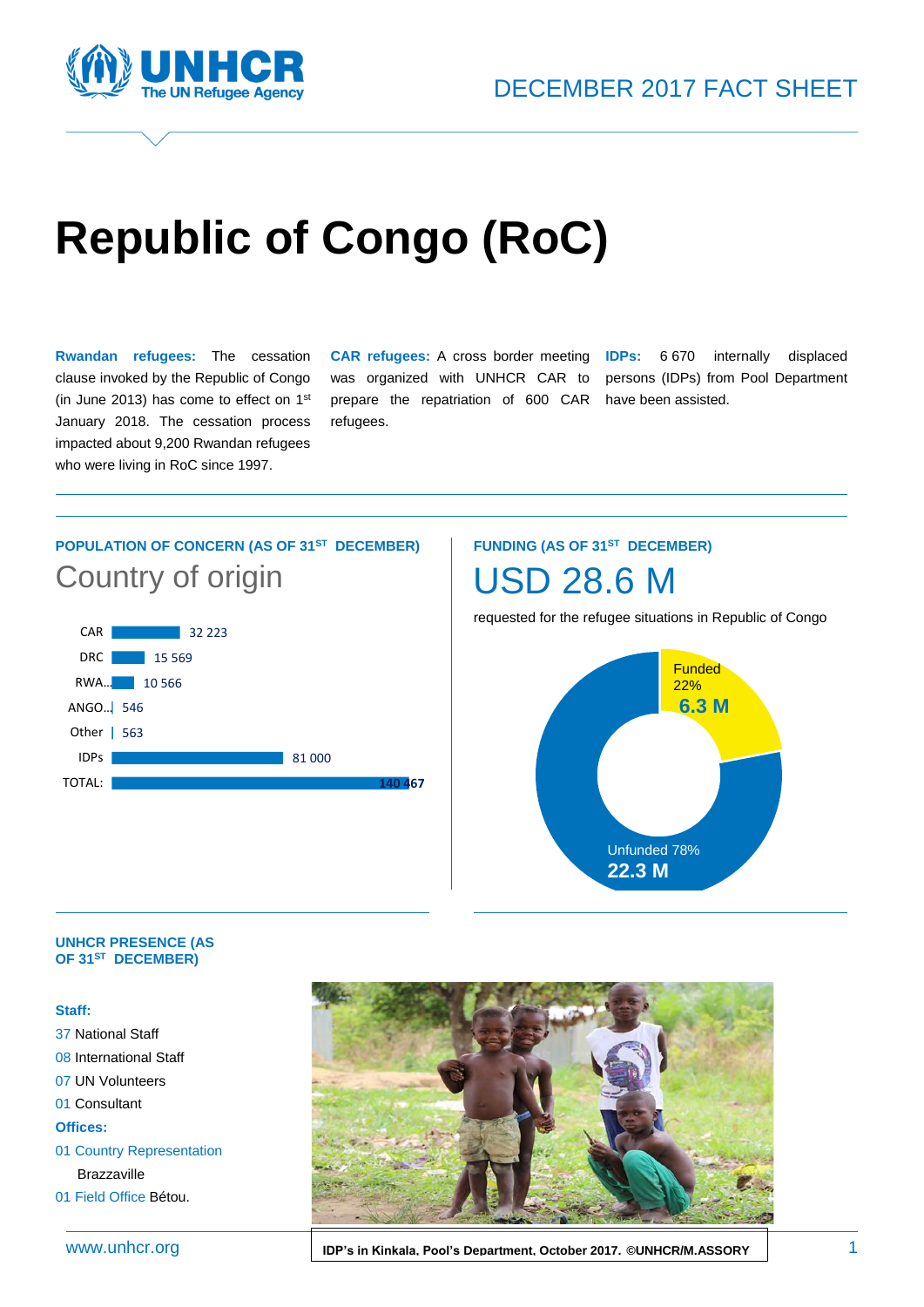

## Working with Partners

UNHCR works closely with the Government, in particular the CNAR (National committee for refugees' assistance) to ensure protection programs and solutions are developed and implemented for refugees and asylum seekers in the Republic of Congo. Other partners include: CEMIR, AARREC, AIRD, TSF, APSDC and CARITAS. UNHCR also partners with UN agencies to implement programs, in particular WFP, UNICEF and WHO. UNHCR is also implementing a project to assist the Pool Department's internally displaced persons (IDPs).

## Main Activities

#### **RWANDAN REFUGEE:**

- A tripartite (Congo- Rwanda- UNHCR) meeting was organized in Brazzaville from 26<sup>th</sup> to 27<sup>th</sup> September on Rwandan refugees' situation. The conclusions of the meeting emphasized on the need for Rwandan refugees to apply for the solutions made available to them.
- A tripartite desk was set up to receive Rwandan refugees' requests regarding local integration. As of 31st December 2017, **18** requests have been received and are currently being processed.
- 802 refugees were exempted from the cessation.457 refugee cards have been issued to exempted Rwandan refugees of 16 and above. These cards will be valid for three years following the new regulation provided by the revised Law of August 2017 related to Entry, Stay and Exit of foreigners.
- 200 refugees with mental health issues, who were not able to apply for any proposed options, and **20** children at risk (Unaccompanied Minors) who are not in capacity to apply for any of the proposed options have been identified. UNHCR is advocating for resettlements solutions (for children at risk) and adequate mental health care regarding refugees with mental health issues.
- **516** Rwandan asylum seekers are still registered with UNHCR.
- **17** people are waiting to be repatriated.

#### **DRC SITUATION:**

■ A Contingency plan has been developed in RoC. Several workshops were organized for Congolese authorities (immigration officers, local authorities), national NGOs and immigration officers on emergency humanitarian responses and international protection. **95** participants from local authorities and NGOs staffs attended two workshops in Likouala department and **52** participants in Brazzaville.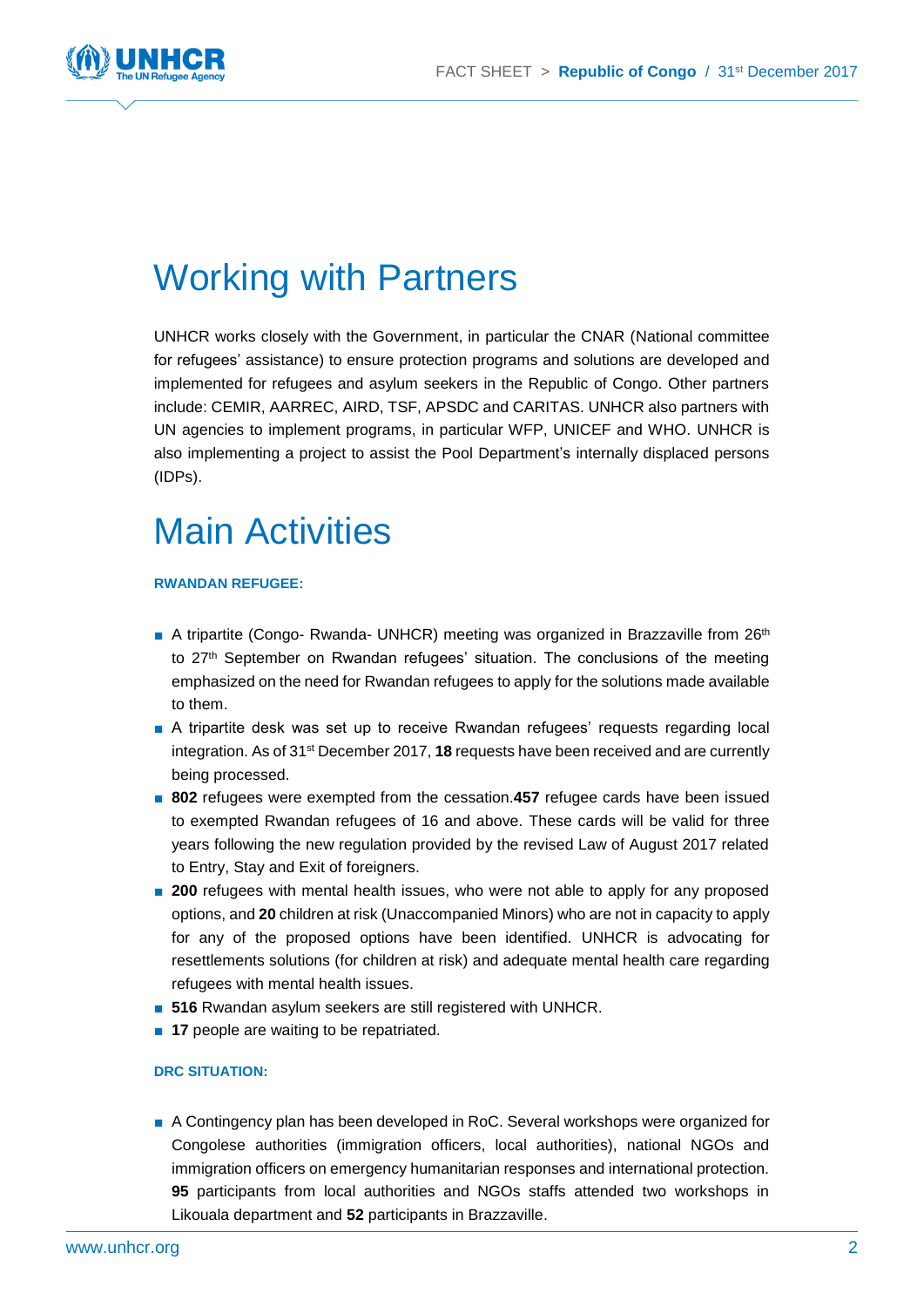

■ In the Contingency plan, four (04) main entry points were identified. Border monitoring missions were also conducted in Likouala department and at Maloukou-Trechot at 60 km from Brazzaville.

#### **CENTRAL AFRICAN REPUBLIC (CAR) REFUGEES:**

- In July, UNHCR Congo attended a regional meeting on CAR situation. CAR authorities attending the meeting expressed concerns about organizing repatriation to CAR due to the volatile situation prevailing in most parts of the country. **772** arrived in the Republic of Congo since January, 2017.
- However, more than 600 CAR refugees expressed the intention to be repatriated due to difficult living conditions they are facing in the Republic of Congo.

#### **COLLABORATION WITH THE GOVERNMENT**

- UNHCR signed with the Congolese Government on 21<sup>st</sup> November a Protocol of agreement including a Humanitarian Mechanism on strengthening authorities' capacities in the protection and assistance to refugees and IDPs in the Republic of Congo.
- 31 staff of relevant ministries were trained on the signed Protocol of agreement and it's Humanitarian Mechanism. An Action Plan to operationalize the Protocol of agreement and its Humanitarian Mechanism was validated during a workshop organized from  $27<sup>th</sup>$ to 28<sup>th</sup> December, by UNHCR and the Government of the Republic of Congo.

#### **EDUCATION**

- **1, 100** refugees were assisted with education kits in Brazzaville and 823 children received school uniforms in the Likouala department. The cash based interventions (CBI) was implemented in these operations.
- Considering the shortage of teachers in RoC, UNHCR is supporting the National education system by paying incentives for **60** teachers in Bétou. Their capacities were reinforced in pedagogy, child protection, UNHCR's code of conduct and education strategy.
- UNHCR supported the payment of school insurance for **5.430** primary school students; **629** secondary school students and **32** high school students in the Likouala department.
- 151 refugees were enrolled in Bétou vocational centre. UNHCR provided 50 sewing machines to support the centre.

**HEALTH**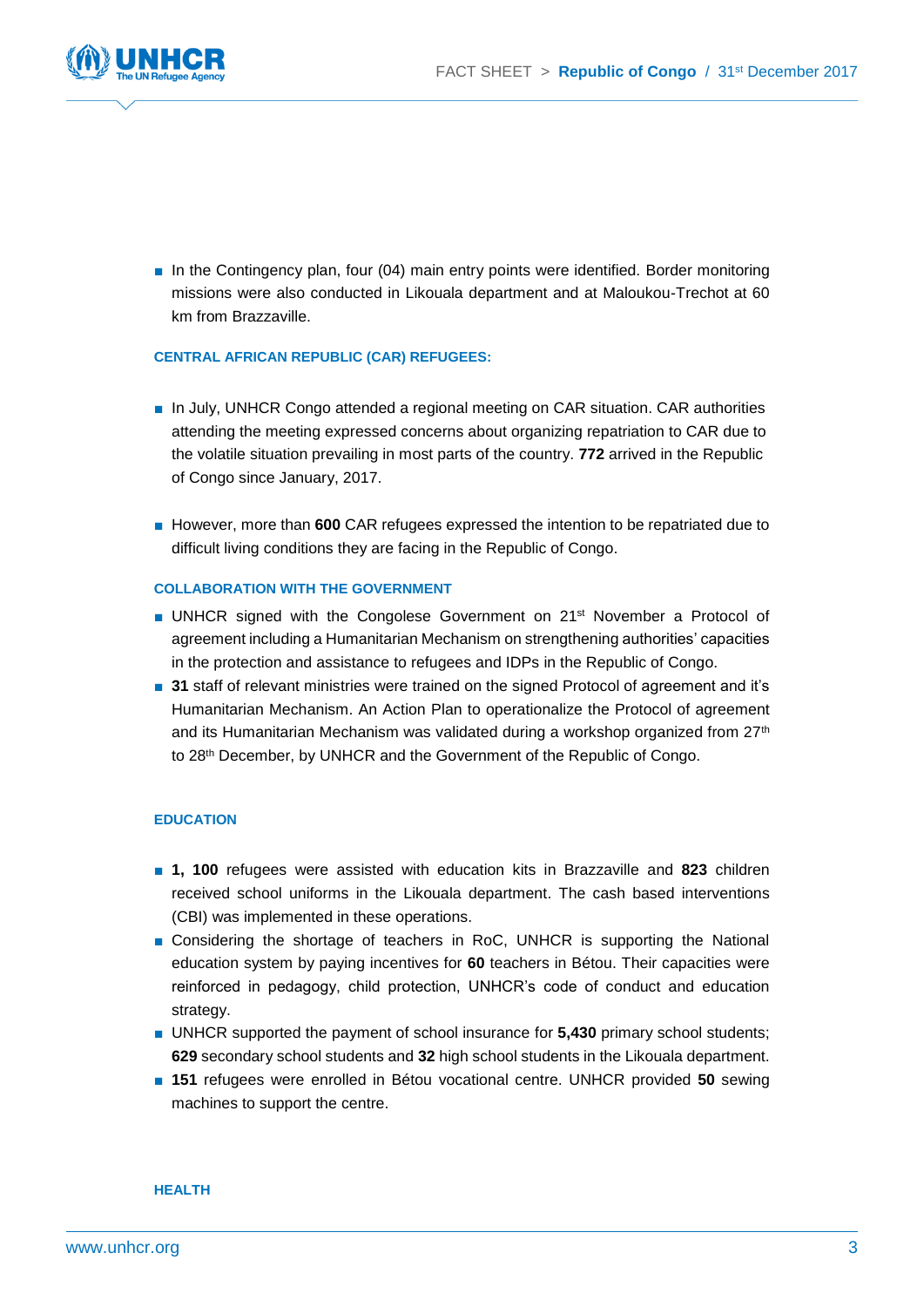

- **116,015** children (under 15 years), refugees and host communities have been vaccinated against measles during the campaign funded by UNHCR in the Likouala department.
- 925 refugees (children and pregnant women) received routine vaccinations.
- 476 refugees have been hospitalized.
- 4, 560 refugees and 1, 913 host communities were consulted and received medical treatments.
- **153** new born were medically assisted.
- UNHCR handed over to local authorities Liranga District's Integrated Health Center funded by UNHCR**.**

#### **FOOD SECURITY AND NUTRITION**

- 485 severe acute malnutrition cases were assisted.
- **12,630** CAR refugees in the Likouala Department were assisted in partnership with WFP by cash-based transfers for delivering food assistance

#### **WATER AND SANITATION**

- 2 boreholes were constructed in Betou and Mouale in addition to the maintenance and chlorination operation of existing water collections points to improve the access to safe drinking water to refuges and host populations living in that area.
- 44 communal latrines and 28 communal showers maintained by UNHCR partner's hygiene promoters in 15 Avril and Ikpemgbele sites. The purpose of this routine activity is to create a healthy environment for refugees by providing a barrier against fecal contamination.
- From 14<sup>th</sup> to 27<sup>th</sup> December, a survey was carried out in Betou area where about 254 households were interviewed. The aim of this activity is to monitor WASH household indicators, provide data to inform WASH programs design and evaluate the level of satisfaction of the beneficiaries.
- **80** community relays and **06** Supervisors were trained on WASH

#### **SHELTER AND NON-FOOD ITEMS (NFI)**

- **6,670** internally displaced persons from Pool Department received shelter and non-food items in Kinkala and Bouenza Department, thanks to CERF funding.
- UNHCR received a funding from the People's Republic of China to assist **70, 000** IDPs from Pool Department. **50,000** will receive NFI's while **20,000** will be assisted with shelters.

**LIVELIHOODS**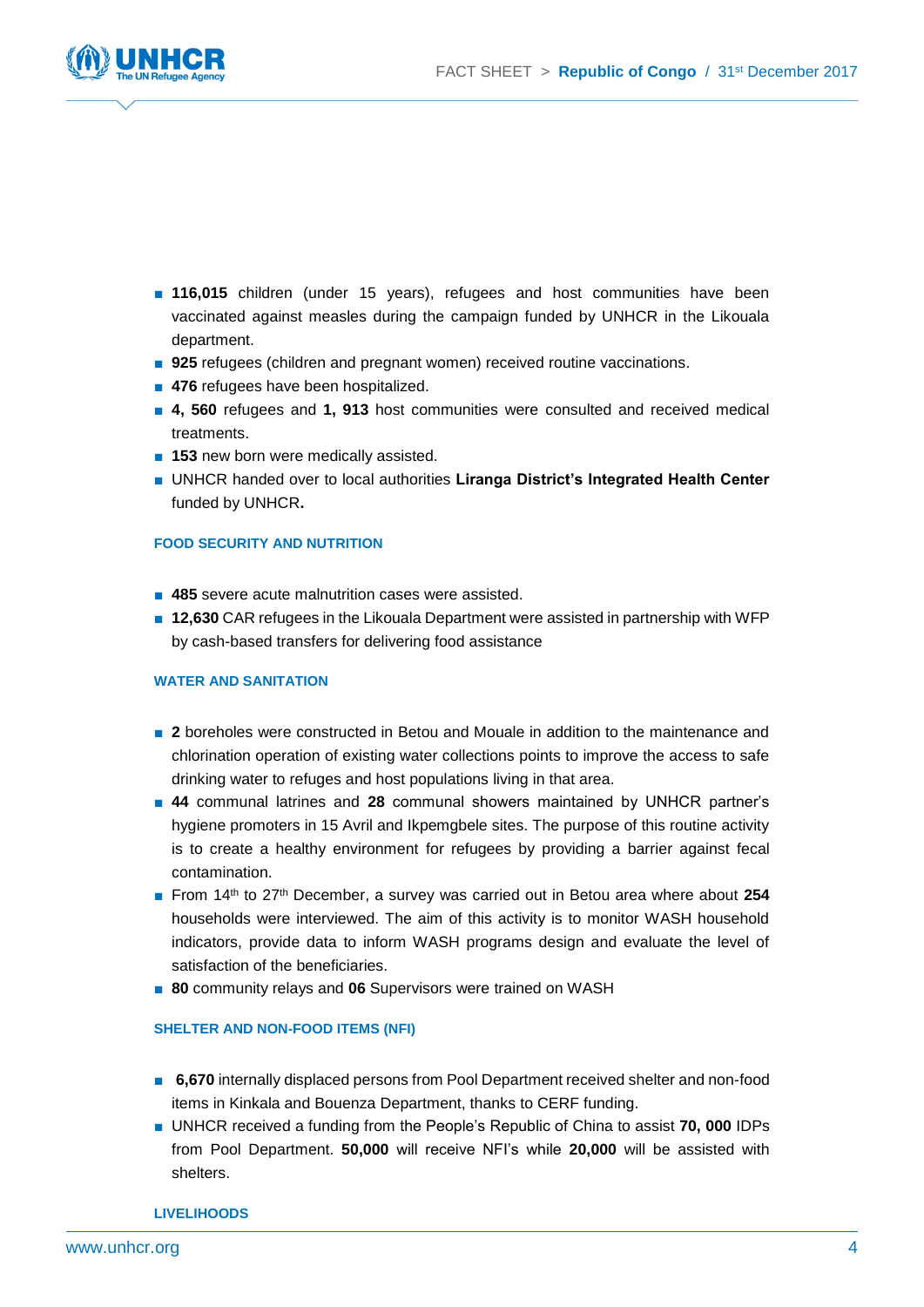

- 20 refugees were selected to receive livelihoods assistance in Brazzaville.
- **10** refugee households in Likouala received also livestock for livelihoods activities in term of breeding and agriculture.

#### **DURABLE SOLUTIONS**

- As of 31<sup>st</sup> December 2017, 29 refugees were repatriated to their respective country of origin. 17 to Rwanda; 11 to CAR; 1 to South Sudan.
- 44 households of 106 people departed to resettlements countries (USA; Canada; France; Norway; Sweden) in 2017. Only 7 cases of 34 people were submitted this year.

#### **INCLUSION IN DEVELOPMENT PLANS**

- The Government of the Republic of Congo transmitted to the World Bank (WB) Board a policy letter indicating commitments towards medium and longer tem solutions for refugees. Eligibility of the Republic of Congo to access International Development Association (IDA) funds, IDA 18 sub-window for Refugees and Host Communities, was confirmed by WB board in September 2017.
- UNHCR participated from 28<sup>th</sup> August to 7<sup>th</sup> September, at the elaboration of the National Development Plan. UNHCR specifically participated in the working groups focusing on Governance and Social Development (health, social protection and the insertion of disadvantaged groups).
- UNHCR advocated with PADEF (Programme d'Appui au Développement de Filières agricoles, funded by International Fund for Agricultural Development and the Congolese Government) which agreed to include Rwandan refugees in their program in several regions of the Republic of Congo. So far, **10 groups** have been identified to receive support of PADEF for cultivation activities. Discussions are underway to include refugees living in the Likouala region for the year 2018.